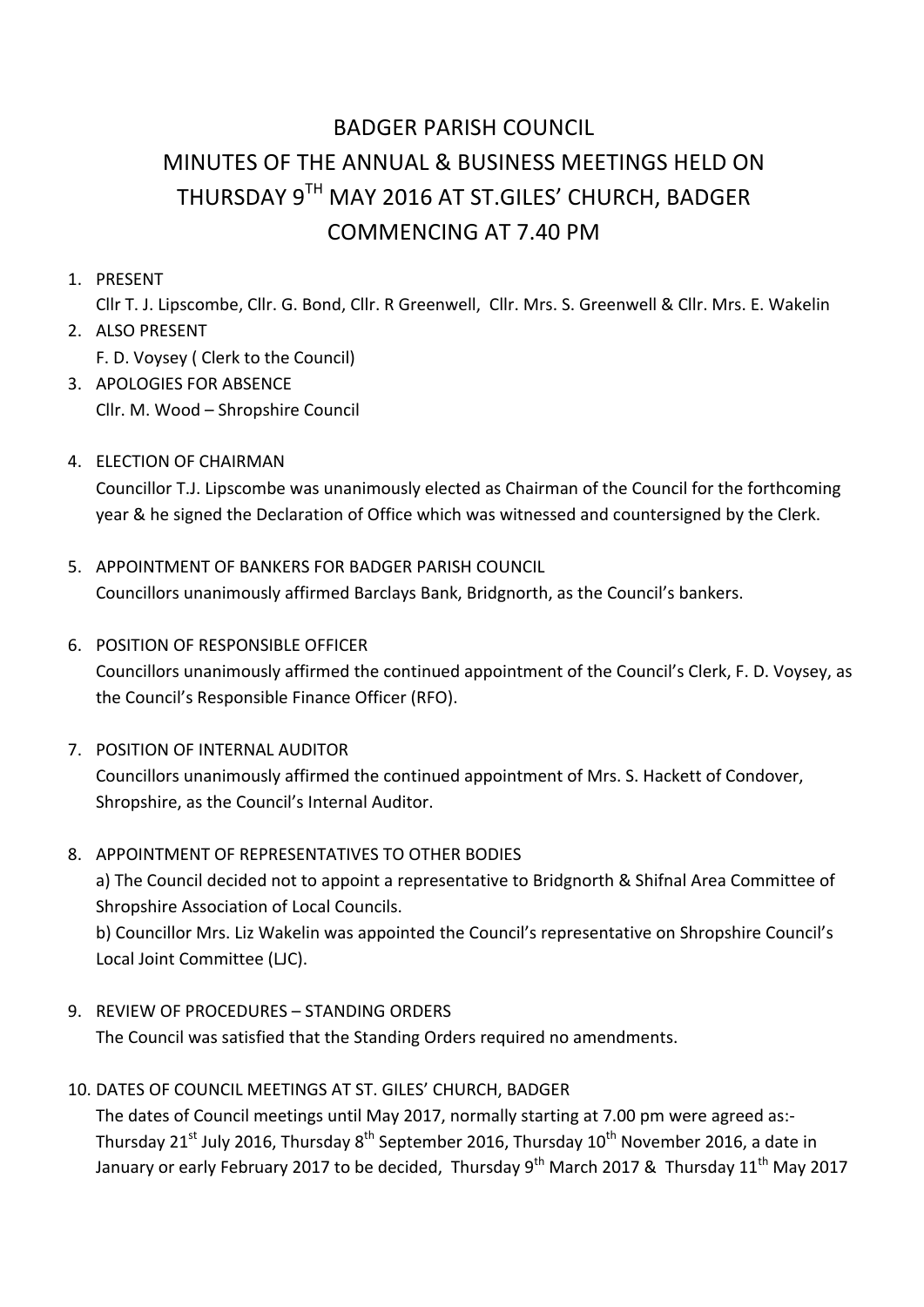## MINUTES OF ORDINARY BUSINESS

# 11. DECLARATION OF PERSONALAND/OR PECUNIARY INTERESTS NOT ALREADY DECLARED IN ANY MATTERS TO BE DISCUSSED There were none.

# 12. TO CONFIRM THE MINUTES OF THE MEETING OF BADGER PARISH COUNCIL HELD ON THURSDAY  $24<sup>TH</sup>$  MARCH 2016

Councillors agreed that the minutes were a true record of the meeting held on 24<sup>th</sup> March 2016, and accordingly the Chairman signed a copy.

# 13. MATTERS ARISING FROM THE MINUTES OF 24<sup>TH</sup> MARCH 2016

a) Minute 73a): Councillors reported that the scrap tyres on Stableford Road have been removed. b) Minute 86b): The Council noted that there was no need to comment on the Supplementary Planning Documents (SPDs) from Shropshire Council.

c) Veolia, the collection contractor agreed to ensure that its recycling lorry was secure and avoided any inadvertent off-loading along the highway. The April 2016 edition of the Badger Bulletin had an item about recycling.

## 14. ADMINISTRATION

a) Councillor Mrs. Liz Wakelin agreed to be nominated as the person responsible regarding pension issues for any employee of the Council. Mrs. Wakelin will notify the Pensions Regulator that she is the Council's point of contact and will register the Council into the scheme.

b) The Council was made aware of the availability of training courses provided by Shropshire Association of Local Councils (SALC) for the rest of 2016, but there was demand to attend any.

#### 15. FINANCE **Example 2008**

a) The Council acknowledged that the Internal Auditor had completed a comprehensive examination of the Council's financial records, and finding the Council's affairs had been properly conducted signed page 5 of the Annual Audit Return. The Internal Auditor considered administration & internal systems of control relating to the audit areas examined were of a high standard. Commenting on the three recommendations: \* the Clerk has explained in the Return to the External Auditor, Mazars, that the seemingly high level of general reserves is mainly due to the amount being held for costs in preparing the Parish Plan, \* The Council agreed to the Annual Parish Council Agenda including an item on review of procedures such as for Standing Orders, and, \* Councillors noted that it was agreed with the Internal Auditor several years ago to submit a claim for refund of VAT every two years.

b) The Council found the Annual Audit Return to be in order and consequently approved Section 1 (Annual Governance Statement) and Section 2 (Accounting Statement) for the year ended 31<sup>st</sup> March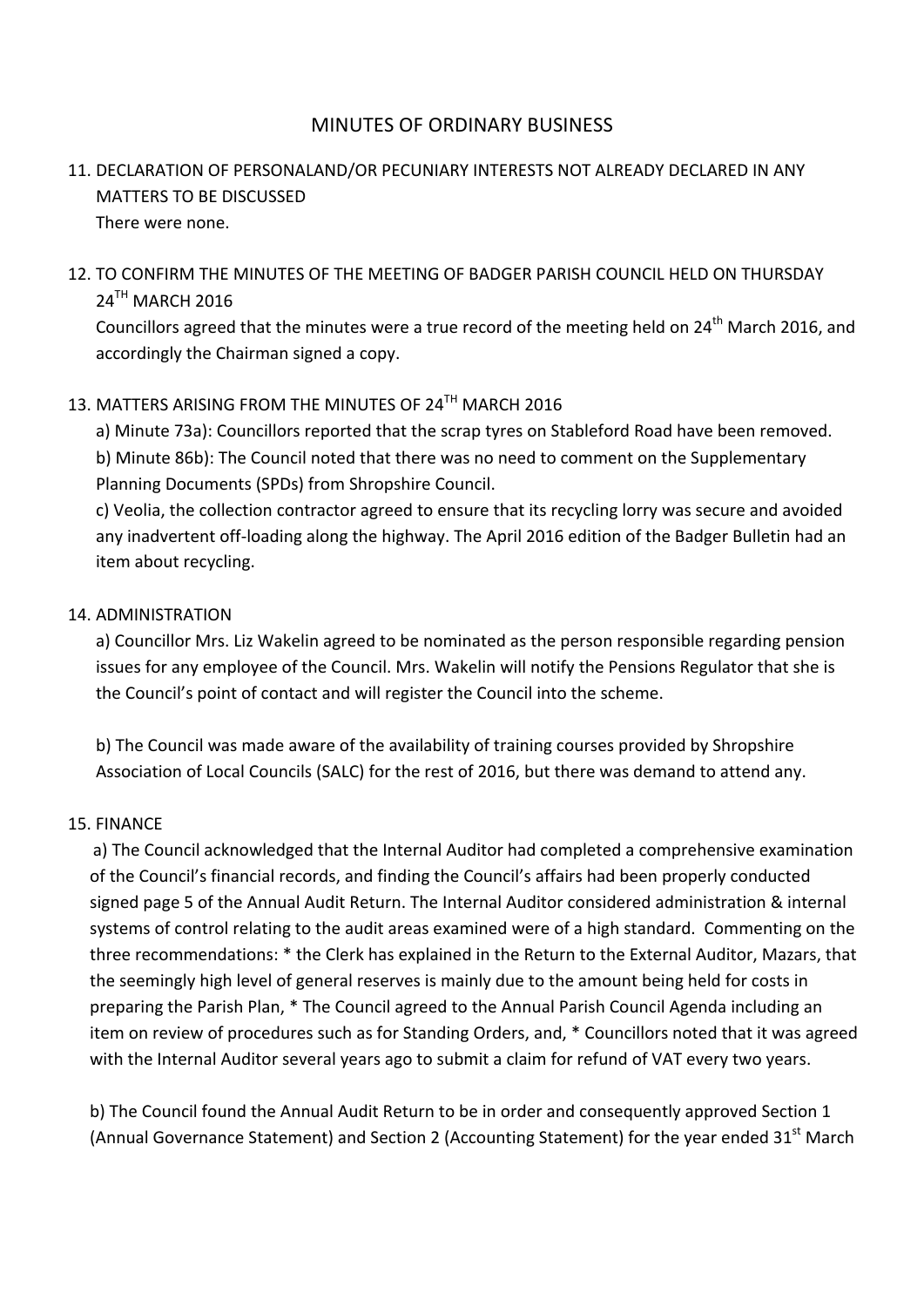2016, which was duly signed by the Chairman and Responsible Finance Officer (The Clerk to the Council).

c) The Clerk advised the Council that the Due Notice of Appointment for the Exercise of Elector's Rights regarding the accounts for the year ended  $31<sup>st</sup>$  March 2016, will be posted on the Council's notice board for the period  $1^{st}$  July to  $11^{th}$  August 2016.

d) Councillors approved payment of £305.97 to Came & Company for the insurance premium for the year commencing 26<sup>th</sup> June 2016.

e) The Council decided that before the end of the calendar year a separate account should be opened for hosting and software of the Council's web site, rather than it being included in Councillor R. Greenwell's personal web site accounts. It was also agreed to consider at a later date another Councillor in addition to Cllr. R. Greenwell being able to input on to the Council's web site. The Clerk was asked to investigate the possibility of having a Badger Parish Council debit card for incidental miscellaneous expenses including paying for web site fees.

f) The Council approved payment of £114.48 in respect of the annual subscription to be a member of SALC, as it was satisfied that its services were of value.

g) The Council approved the following payments by cheque:-

| - SDH Accounting-internal audit fee  | (cheque100355)  | £83.00  |
|--------------------------------------|-----------------|---------|
| - Came & Company- insurance premium  | (cheque 100356) | £305.97 |
| - Web site fee                       | (cheque 100357) | £36.00  |
| - SALC affiliation fees              | (cheque 100358) | £114.48 |
| - Queen's Birthday Celebration costs | (cheque 100359) | £98.00  |
| - Badger Print- for newsletter       | (cheque 100360) | £15.00  |

h) As at 29<sup>th</sup> April 2016, the Council's Community Account at Barclay's Bank stood at £3,592.37 in credit. After encashment of cheques in section g) above the Community Account will be  $E8,939.92$  in credit, of which  $£1,342.20$  is Parish Plan Steering group funds, leaving  $£7,597.72$  belonging to the Parish Council. The Business Saver Account is £1,551.59 in credit. Petty cash will be £50.85 after £20.00 payment for the use of St. Giles' Church for the Council meeting on 9<sup>th</sup> May 2016.

#### 16. PLANNING MATTERS

There were no new issues for consideration.

#### 17. PARISH MATTERS

a) The Council decided to invite a representative of the Smartwater organisation to a future meeting to discuss the benefits of its scheme.